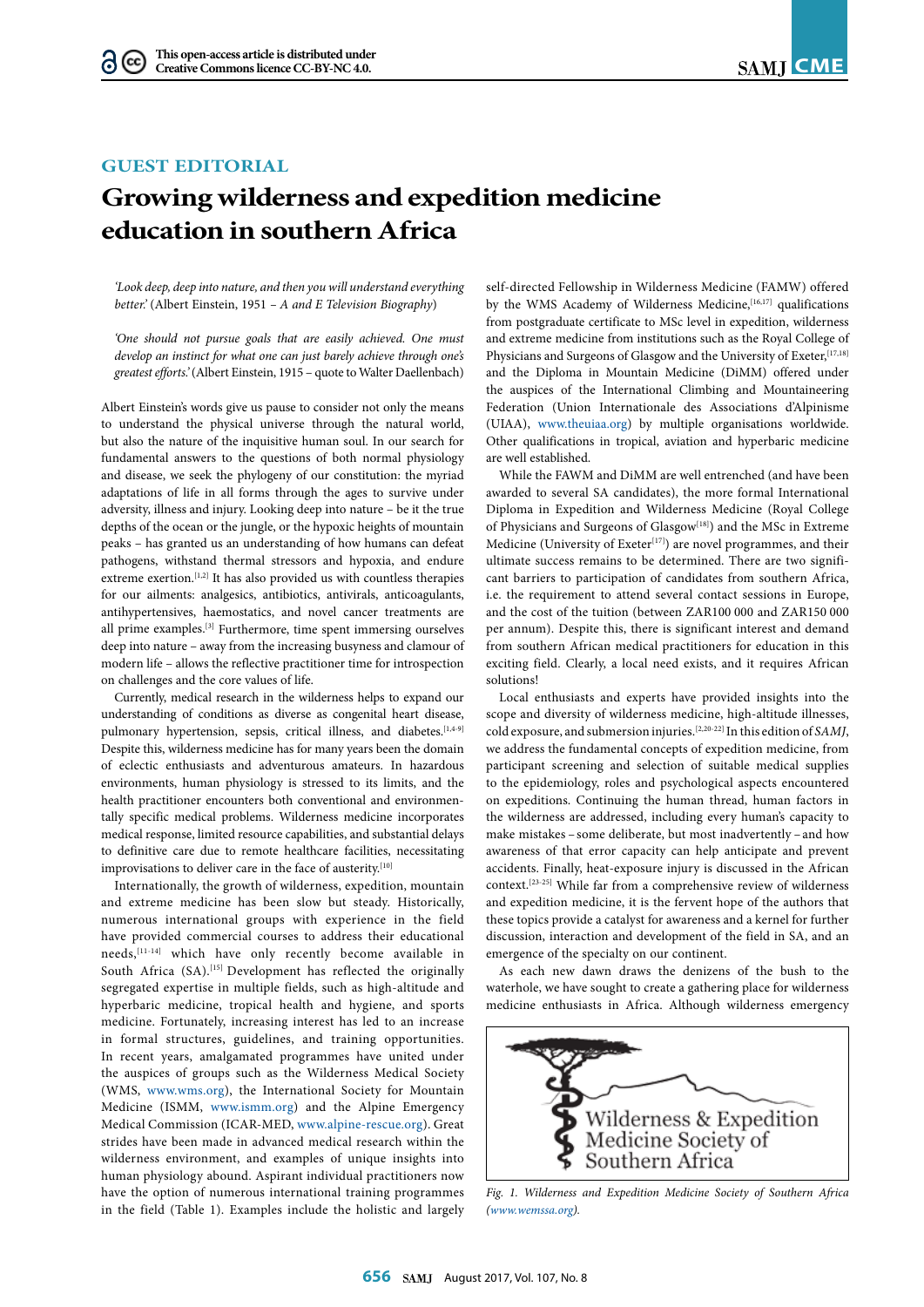| Programme/qualification                                                                                                                                                                                          | Organisation/institution                                                                                                                                                                                                                                                                      |
|------------------------------------------------------------------------------------------------------------------------------------------------------------------------------------------------------------------|-----------------------------------------------------------------------------------------------------------------------------------------------------------------------------------------------------------------------------------------------------------------------------------------------|
| Short course examples                                                                                                                                                                                            |                                                                                                                                                                                                                                                                                               |
| Mountain Expedition Medicine, Winter Wilderness Medicine,<br>Canyoneering Medicine, Wilderness Medicine monthly lecture<br>series                                                                                | WildMedix, Cape Town, South Africa (including open-access lectures<br>streamed online)                                                                                                                                                                                                        |
| Expedition and Wilderness Medicine, Polar Medicine,<br>Mountain Medicine, Ocean Medicine, Prehospital Trauma Care,<br>Jungle Medicine                                                                            | World Extreme Medicine, UK                                                                                                                                                                                                                                                                    |
| Mountain Medicine, Expedition Medicine and Field Skills,<br><b>Expedition Medic</b>                                                                                                                              | Wilderness Medical Training, UK                                                                                                                                                                                                                                                               |
| Mountain Medicine Avalanche Rescue                                                                                                                                                                               | Mountain Medicine Institute and Silverton Avalanche School, Colorado, USA                                                                                                                                                                                                                     |
| Resident Physician Elective in Wilderness Medicine                                                                                                                                                               | McGill University and Wilderness MD Medical Solutions, Montreal, Quebec,<br>Canada                                                                                                                                                                                                            |
| Postgraduate certificate, diploma, fellowship and degree examples                                                                                                                                                |                                                                                                                                                                                                                                                                                               |
| Diploma in Tropical Medicine and Hygiene, Diploma in Public<br>Health in Rural Health, MPH in Disaster Management                                                                                                | University of the Witwatersrand, Johannesburg, SA                                                                                                                                                                                                                                             |
| BSc Hons in Hyperbaric/Underwater Medicine,<br>MSc in Baromedical Sciences                                                                                                                                       | Stellenbosch University, Cape Town, SA                                                                                                                                                                                                                                                        |
| BSc Hons and MSc in Aerospace Medicine, Aviation Medical<br><b>Examiners Course</b>                                                                                                                              | University of Pretoria, SA                                                                                                                                                                                                                                                                    |
| Fellowship of the Academy of Wilderness Medicine (FAWM)                                                                                                                                                          | Academy of Wilderness Medicine, Wilderness Medical Society, Utah, USA                                                                                                                                                                                                                         |
| Wilderness Medicine fellowships (1 - 3-year PG training<br>programmes, aimed at graduates in emergency medicine)                                                                                                 | Multiple institutions in the USA (see http://www.emra.org/match/wilderness-<br>medicine-fellowships/)                                                                                                                                                                                         |
| Diploma in Mountain Medicine (DiMM)                                                                                                                                                                              | Multiple organisations worldwide, under the auspices of the International<br>Climbing and Mountaineering Federation/Union Internationale des<br>Associations d'Alpinisme (UIAA), International Commission for Alpine<br>Rescue (ICAR), and International Society for Mountain Medicine (ISMM) |
| International Diploma in Expedition and Wilderness Medicine<br>(1-year PG certificate - 3-year MSc)                                                                                                              | Royal College of Physicians and Surgeons of Glasgow, Scotland, UK                                                                                                                                                                                                                             |
| MSc in Extreme Medicine (1-year PG certificate - 3-year MSc)<br>$SA = South Africa; PG = postgraduate.$<br>*NB: This list is not intended to be exhaustive. Excellent repositories exist online. <sup>[19]</sup> | University of Exeter, UK                                                                                                                                                                                                                                                                      |

#### **Table 1. Examples of current wilderness, expedition, mountain and extreme medicine courses and qualifications in SA and abroad\***

medicine training forms a component of many prehospital training programmes in SA, and several short courses exist, there is currently no formal postgraduate academic programme supported by a higher education institution. To this end, the Wilderness and Expedition Medicine Society of Southern Africa (WEMSSA, [www.wemssa.org\)](www.wemssa.org) was formally constituted in 2016, and is open to membership of practitioners from all disciplines (Fig. 1). A vibrant online discussion group, web portal, society blog and openaccess wilderness medicine lecture series provide free resources and interaction throughout the region and beyond. Ultimately, the intention is to develop and offer a locally grown, internationally relevant postgraduate qualification in the field. In SA, this is of greater benefit than simply in the wilderness setting: practitioners capable of working in resource-limited difficult environments may

Clearly, however, the success of any such endeavour relies on the engagement of colleagues with mutual interests in altruistic goals. In the eyes of those who dream, Africa has the potential to become a world-class contributor in the field of wilderness medicine, although this will not be easy to achieve. In the words of Einstein, however, one should '… develop an instinct for what one can just barely achieve through one's greatest efforts', and pursue this goal.

be able to support a conventional health system with stringent

resource restrictions.[26]

As with any great peak or destination deep in the wilderness, great efforts will be required to grow wilderness medicine in southern Africa. We have taken the first small steps, and invite you to join us on this expedition: '... a journey with a purpose'.

#### **R Hofmeyr**

*Department of Anaesthesia and Perioperative Medicine, Faculty of Health Sciences, University of Cape Town; WildMedix, Cape Town; and Wilderness and Expedition Society of Southern Africa, South Africa [ross.hofmeyr@uct.ac.za](mailto:ross.hofmeyr@uct.ac.za)*

### **J Matthew**

*Wilderness and Expedition Society of Southern Africa; Department of Emergency Medicine, Faculty of Health Sciences, University of KwaZulu-Natal, Durban; and Lifesaving South Africa, Durban, South Africa*